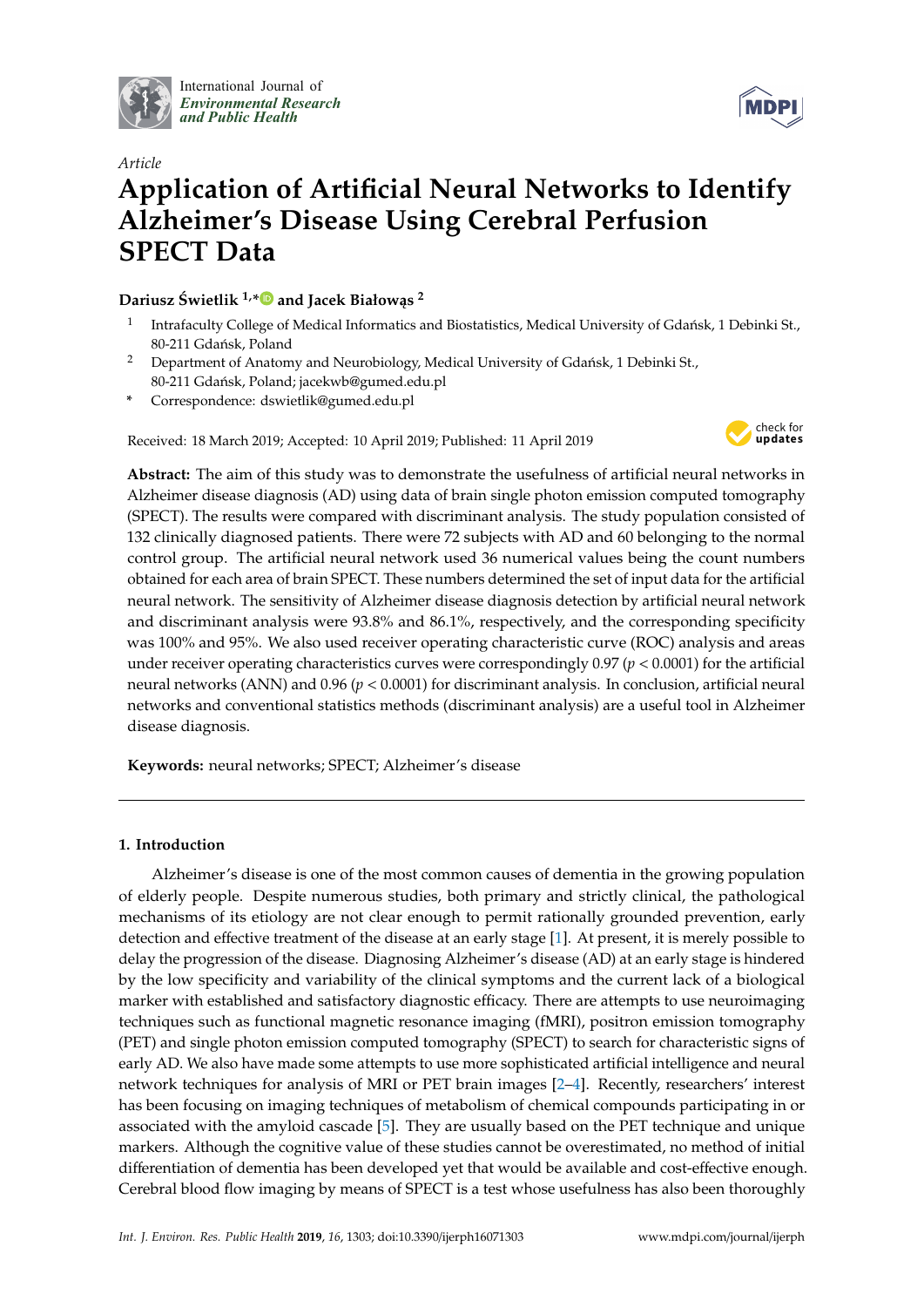studied, which is very important, with reference to the ultimate histopathological diagnosis. Though some papers have shown that the test is slightly less precise than the flow imaging by means of [<sup>18</sup>F] Fluorodeoxyglucose positron emission tomography (FDG-PET), the advantages of SPECT as the first-line test are its better availability and lower costs [\[6–](#page-7-4)[9\]](#page-7-5). The purpose of this paper was an attempt to modify the cerebral blood flood evaluation by means of SPECT using artificial neural networks to raise the diagnostic usefulness of the test, making the imaging test assessment objective and, ultimately, developing a tool facilitating the detection of discreet changes.

Artificial neural networks (ANN) inspired by the biological model are patterned on brain functioning [\[10](#page-7-6)[–13\]](#page-7-7). Diagnostic decision support, analysis and interpretation of images are the medical issues solved by means of artificial intelligence methods, the ANN in particular [\[14](#page-7-8)[–19\]](#page-7-9). Artificial neural networks are used in contemporary nuclear medicine to support the diagnostics of ischemic heart disease [\[20–](#page-7-10)[22\]](#page-8-0), pulmonary embolism [\[23,](#page-8-1)[24\]](#page-8-2), parathyroid adenoma [\[24\]](#page-8-2), Alzheimer's disease [\[25](#page-8-3)[–30\]](#page-8-4) and breast cancer [\[31\]](#page-8-5). Apart from those, artificial neural networks are useful tools in dentistry for predicting the number of follow-up visit [\[32\]](#page-8-6).

Alzheimer's disease is responsible for 50–70% of causes of dementia in Europe. Epidemiological studies indicate that AD incidence rises with age—it is diagnosed in approximately 14% of patients over 65 and in approximately 40% of patients over 80.

Our study describes the application of artificial neural networks to the diagnostics of Alzheimer's disease on the basis of information contained in digital images of SPECT cerebral blood flow assessments.

The indicators of an efficient study are sensitivity and specificity of the examination methods. The sensitivity expresses a probability of the correct recognition of a disease with the use of a given diagnostic test. The specificity expresses a probability of the correct exclusion of the opposite/not affected/injured cases with the use of a given diagnostic test. The receiver operating characteristic curve (ROC) shows a relationship between sensitivity and the "specificity supplement to 1". An area under the curve (interval of values: 0 to 1) reflects an ability of the test to properly segregate true and false outcomes. In addition, on this basis the segregation ability of various tests can be compared.

#### **2. Materials and Methods**

#### *2.1. Patients' Population*

The study brain SPECT was performed in the Department of Nuclear Medicine in the Medical University of Gdańsk (Poland). The study population consisted of 132 clinically diagnosed patients. 72 (43 female, 29 male) had AD and 60 (44 female, 16 male) were the normal control group. Age range in the Alzheimer group was from 55 to 87 years (mean (standard deviation (SD)) 69.7 (10.0), and in the normal group was from 54 to 82 years with a mean (SD) of 64.9 (9.8). The brain SPECT study were evaluated for each patient. AD was diagnosed based on the diagnostic criteria of dementia of the American Psychiatric Association (DSM-IV) [\[33\]](#page-8-7). In all patients magnetic resonance imaging (MRI,  $n = 47$ ) or a computerized tomography study (CT,  $n = 3$ , due to contraindications to perform MRI) was performed to exclude alternative causes of dementia, like a tumor, stroke or hydrocephalus.

#### *2.2. Cerebral Perfusion SPECT*

SPECT cerebral blood flow testing was performed at the Medical University of Gdańsk Institute of Radiology and Nuclear Medicine Department of Nuclear Medicine in 2000–2005. The tomographic study of cerebral blood flow was performed 20 min after intravenous administration of Tc-99m-HMPAO (Amersham, United Kingdom) with an activity of 20 mCi (740 MBq), using a triple head gamma camera Multispect-3 (Siemens, Erlangen, Germany), equipped with a special collimator for neurological tests (Neurofocal). Data were collected in a  $128 \times 128$  matrix during rotation along a 120 arch. Data acquisition and reconstruction was conducted using an ICON computer (Siemens, Erlangen, Germany). Data reconstruction was performed using a Butterworth filter, cut-off frequency 0.35, layer thickness 2 pixels (9.6 mm).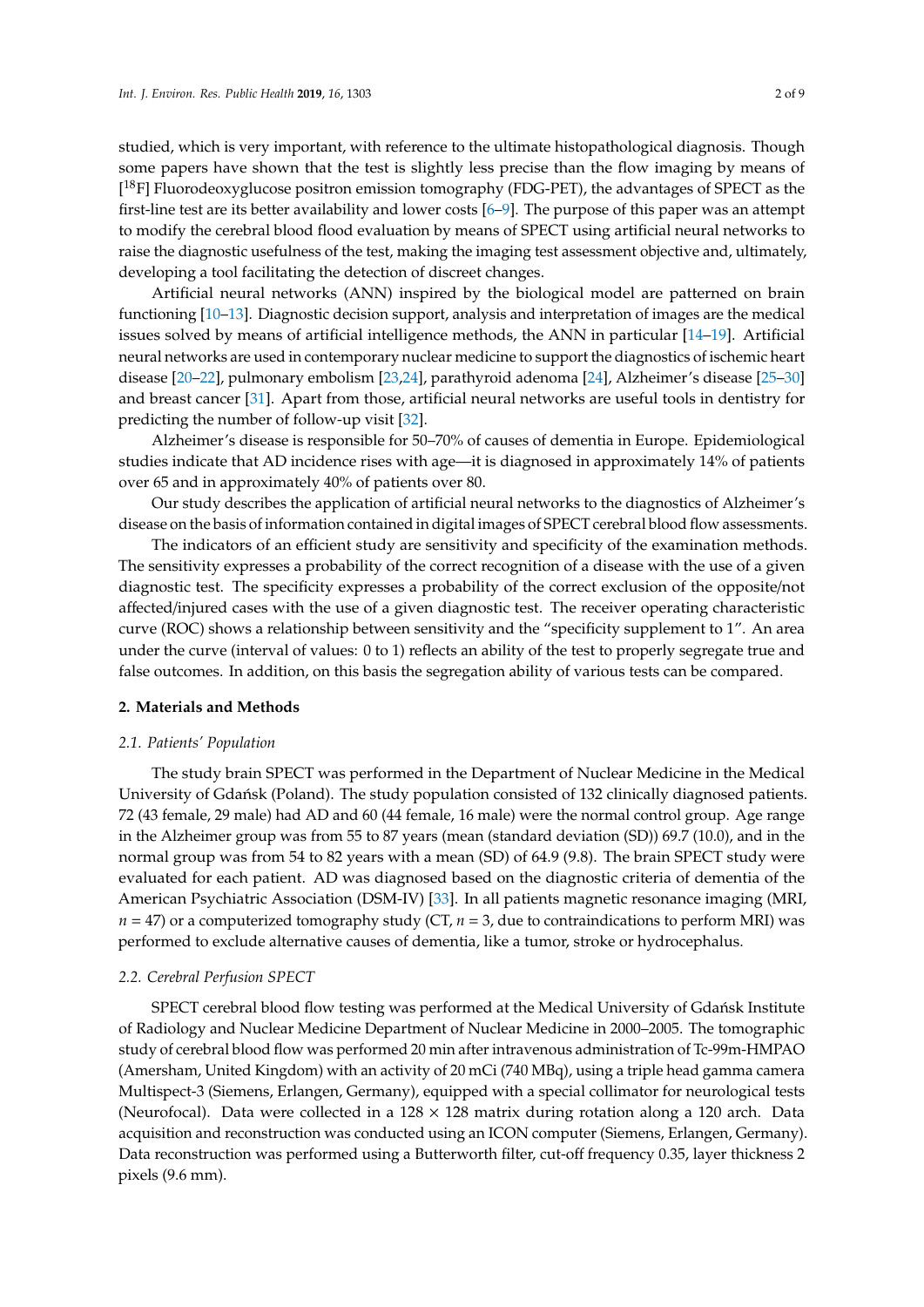### *2.3. Input Signals for Artificial Neural Network 2.3. Input Signals for Artificial Neural Network*

Artificial neural network used information from image records SPECT study. We prepared for Artificial neural network used information from image records SPECT study. We prepared for each patient a set of 36 numerical values. These values each corresponded a particular brain area to a brain profile (Figure [1\)](#page-2-0). All brain profiles (Parietal, Ventricular, and Thalamus) contained 12 areas. brain profile (Figure 1). All brain profiles (Parietal, Ventricular, and Thalamus) contained 12 areas. These variables were the input signals for the neural network. These variables were the input signals for the neural network.

<span id="page-2-0"></span>

are presented the brain profiles that each contain 12 areas. **Figure 1.** On the left panel is shown the architecture of the artificial neural network. On the right panel

## 2.4. *The Architecture of the Artificial Neural Network*

We used a multilayer perceptron network in our study. The artificial neural network consisted of three layers: The input, hidden and output layers of 36, 21 and 1 neurons, respectively. Using a software simulator of artificial neural networks we created networks to solve regression tasks which consisted of predicting the number of corrections. The answer of the artificial neural network to each test case fell within a numerical range of 0 to 1. The activation and rejection levels for the output neuron were selected automatically by the stimulator of artificial neural networks in order to minimize the losses. During the learning process the weight links between the neurons were modified using the error back-propagation algorithm. The sum of squared differences between the a priori given values and the actual values at the output neuron was chosen as the error function for the artificial neural and the output neural state of the artificial neural network. A sigmoid (logistic function) was used as the activation function. The learning coefficient was 0.01 and the inertia was 0.3. The number of 1000 epochs was established, where the order of  $\frac{1}{2}$ presented cases for the neural network was different in each epoch. The initialization of neural network weights was done by random Gaussian method.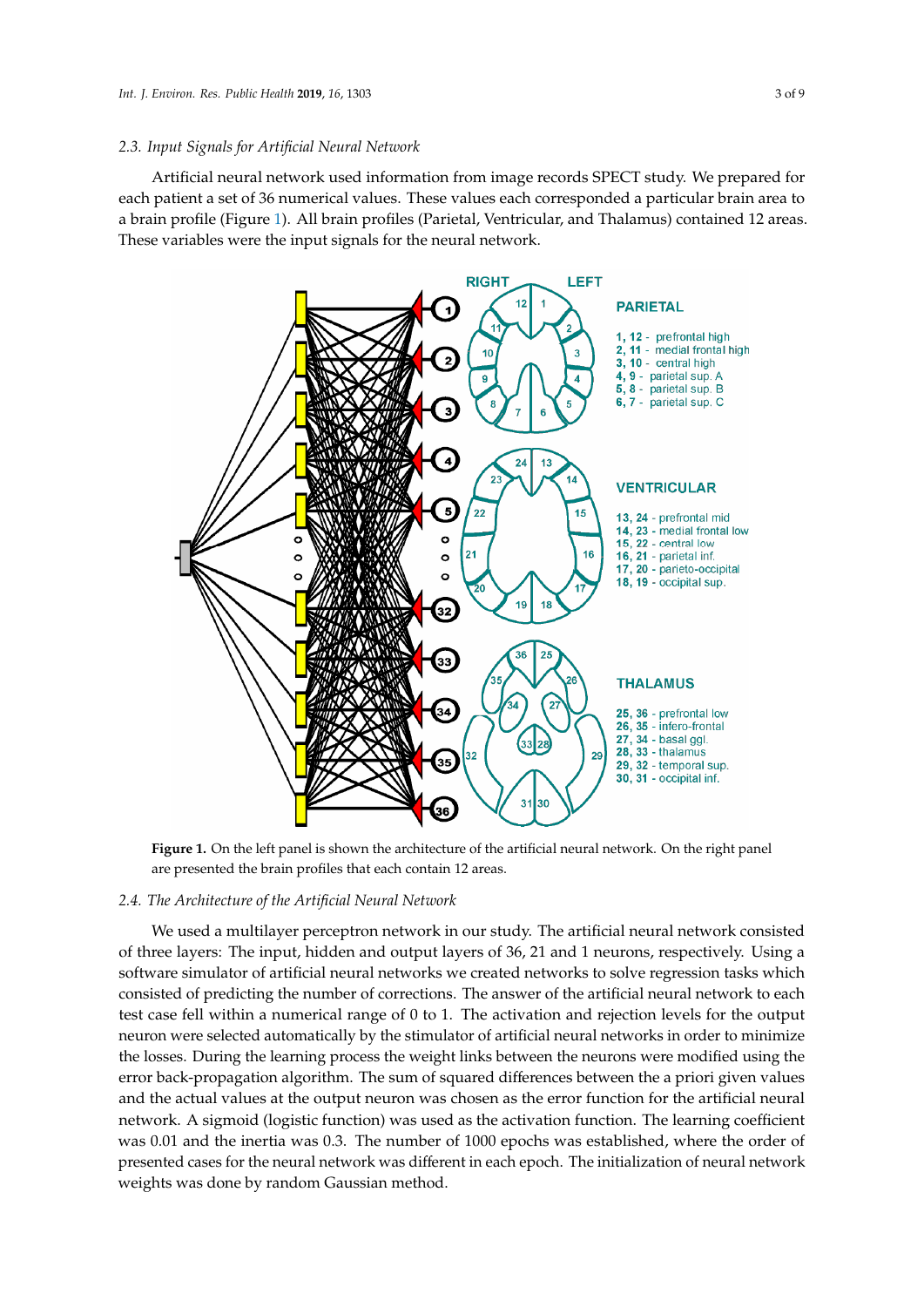To calculate the diagnostic quality of the artificial neural network, we divided at random of all patients for two groups: Training and testing. The training group contained 100 (55 AD, 45 normal) and testing group 32 (17 AD, 15 normal) cases.

#### *2.5. The Software Simulation of ANN and the Statistical Analysis*

All calculations were performed with the use of the software emulator of artificial neural networks TIBCO Software Inc., Statistica (data analysis software system), version 13 (Palo alto, CA, USA, 2017, http://[statistica.io\)](http://statistica.io). Sensitivity and specificity as well as the ROC analysis of the Alzheimer disease diagnosis and discriminant analysis were estimated using TIBCO Software Inc. (2017). Performance of the neural networks and discriminant analysis were evaluated by ROC curve. The area under the ROC curve was used as the performance of the artificial neural network and discriminant analysis. We used a discriminant analysis classifier, like Kippenhan et al. [\[28](#page-8-8)[,29\]](#page-8-9) who used this type of classifier in the evaluation of a neural network classifier applied to perfusion profiles extracted from PET scans. For our simulations presented here, we used the L-method of cross-validation testing. Discriminant analysis is very similar to the analysis of variance from a conceptual and computational point of view. In this statistical procedure, variables (SPECT counts) were being searched for, whose average values were different in the examined groups (AD group and control), and which importantly allow prediction of the correct assignment of new cases to the groups. Discriminant analysis was carried out in two stages. In the first one, discriminant functions were created, which are a linear combination of input variables, in order to best represent the variance of the data set and reduce the dimensionality of the data set. The procedure led to the maximization of the difference in mean values of discriminatory functions in particular subgroups. In the second stage, classification functions were created, which are also linear combinations of independent variables. These functions determined the probability of a given case belonging to one of the studied categories: AD or control group. As in the case of neural networks, in the discriminant analysis we utilized the following division of the entire study group: Training group (55 AD, 45 normal) and testing group (17 AD, 15 normal). The discriminant analysis classifier gave an ROC area. Six sections from each area of brain (parietal, ventricular, thalamus) were analyzed, generating six count numbers in the AD group and the control. Statistical analysis, both one-way and two-way ANOVA, was performed using Statistica software (Dell, Round Rock, TX, USA). The accepted significance level was  $p < 0.05$ .

#### **3. Results**

A statistical analysis showed significant differences in mean scintillation signals (SPECT counts) in particular areas of the brain between AD patients and the control group Tables [1–](#page-4-0)[3.](#page-5-0)

The two-way ANOVA combined analysis of six zones of the parietal area (prefrontal high, medial frontal high, central high, parietal sup. (superior) A, parietal sup. B and parietal sup. C) showed a significant decrease in the count number of AD group as compared to the control  $(p < 0.0001)$ . No significant effect of the side of the brain on the count number (SPECT counts) of the parietal area was found ( $p > 0.05$ ).

The two-way ANOVA combined analysis of six zones of the parietal area (prefrontal mid, medial frontal low, central low, parietal inf. (inferior), parieto-occipital and occipital sup.) showed a significant decrease in the count number of AD group as compared to the control (*p* < 0.0001). No significant effect of the side of the brain on the count number (SPECT counts) of the parietal area was found ( $p > 0.05$ ).

The two-way ANOVA combined analysis of six zones of the parietal area (prefrontal low, infero-frontal, basal ggl. (ganglia), thalamus, temporal sup. and occipital inf.) showed a significant decrease in the count number of AD group as compared to the control (*p* < 0.0001). No significant effect of a side of the brain on the count number (SPECT counts) of the parietal area was found ( $p > 0.05$ ).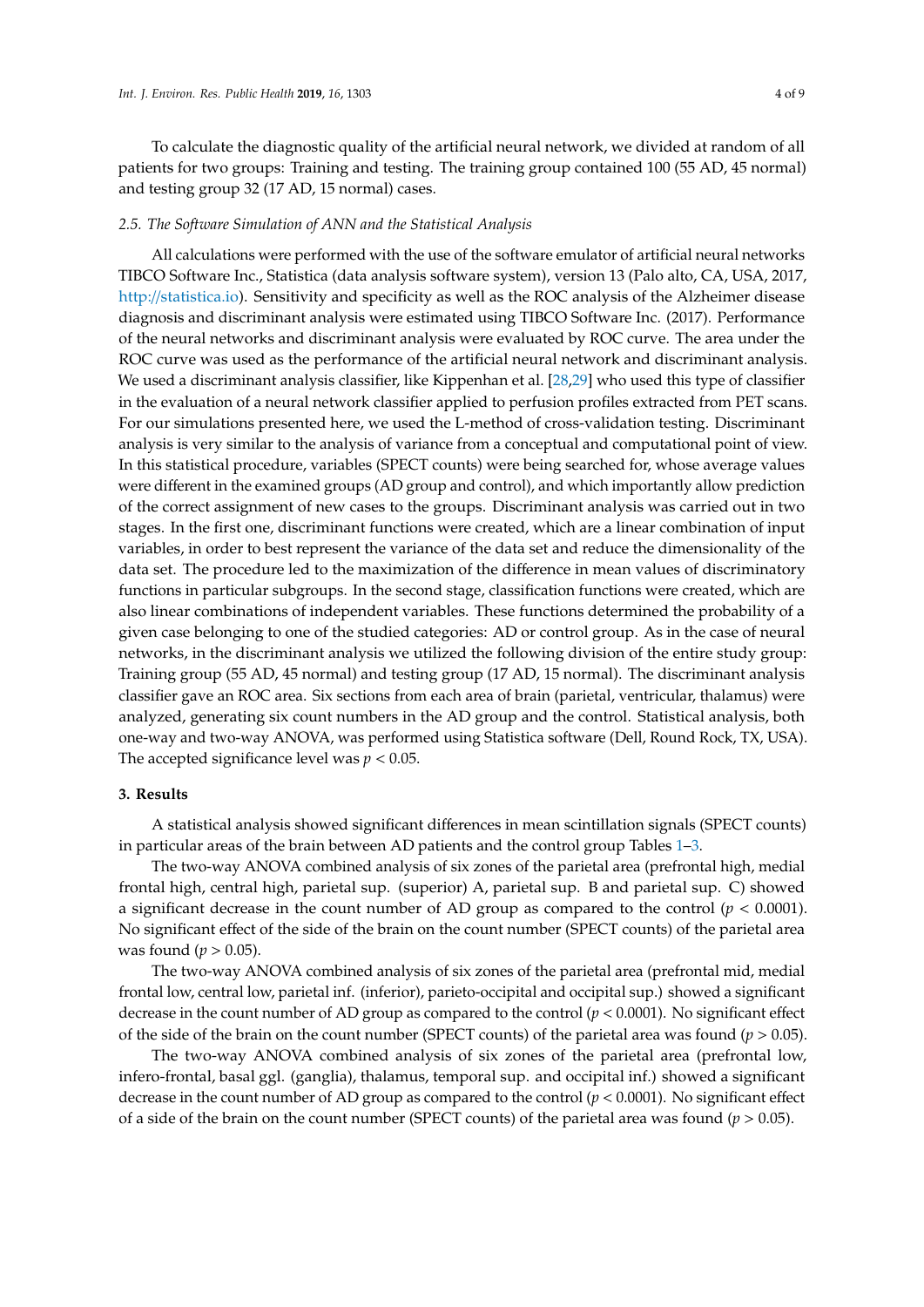| <i>p</i> -Value<br>Control                     |
|------------------------------------------------|
|                                                |
| 0.0002                                         |
| 174.03                                         |
| (88.88)                                        |
| 0.0001                                         |
|                                                |
| (92.39)                                        |
| 0.0003                                         |
|                                                |
| (94.42)                                        |
| 0.0001                                         |
|                                                |
| (92.78)                                        |
| 0.0001                                         |
|                                                |
| (92.37)                                        |
| 0.0002                                         |
|                                                |
| (95.80)                                        |
| 181.97<br>180.83<br>178.95<br>182.32<br>185.23 |

<span id="page-4-0"></span>**Table 1.** Comparison count number parietal area of the brain for Alzheimer's disease (AD) patients and control group (mean and SD).

sup.: superior.

**Table 2.** Comparison count number ventricular area of the brain for AD patients and control group (mean and SD).

| Ventricular Area               |         |         | Right  |         | Left<br><i>p</i> -Value |        | <i>p</i> -Value |
|--------------------------------|---------|---------|--------|---------|-------------------------|--------|-----------------|
|                                | AD      | Control |        | AD      | Control                 |        |                 |
| Prefrontal mid (13, 24)        |         |         | 0.0001 |         |                         | 0.0003 |                 |
| Mean                           | 125.43  | 176.27  |        | 125.88  | 174.80                  |        |                 |
| (SD)                           | (51.33) | (87.71) |        | (51.92) | (88.43)                 |        |                 |
| Medial frontal low (14,<br>23) |         |         | 0.0001 |         |                         | 0.0001 |                 |
| Mean                           | 123.79  | 178.27  |        | 124.94  | 178.97                  |        |                 |
| (SD)                           | (52.49) | (92.50) |        | (51.65) | (90.32)                 |        |                 |
| Central low (15, 22)           |         |         | 0.0007 |         |                         | 0.0003 |                 |
| Mean                           | 124.76  | 171.87  |        | 122.81  | 172.03                  |        |                 |
| (SD)                           | (52.13) | (91.69) |        | (50.97) | (90.58)                 |        |                 |
| Parietal inf. (16, 21)         |         |         | 0.0001 |         |                         | 0.0001 |                 |
| Mean                           | 123.89  | 178.63  |        | 121.54  | 176.18                  |        |                 |
| (SD)                           | (53.41) | (94.02) |        | (51.19) | (92.58)                 |        |                 |
| Parieto-occipital (17, 20)     |         |         | 0.0001 |         |                         | 0.0001 |                 |
| Mean                           | 126.26  | 180.22  |        | 124.10  | 180.15                  |        |                 |
| (SD)                           | (55.05) | (88.28) |        | (54.13) | (90.78)                 |        |                 |
| Occipital sup. (18, 19)        |         |         | 0.0008 |         |                         | 0.0011 |                 |
| Mean                           | 137.49  | 189.67  |        | 137.04  | 188.97                  |        |                 |
| (SD)                           | (58.07) | (97.51) |        | (57.45) | (97.65)                 |        |                 |

inf.: inferior; sup.: superior.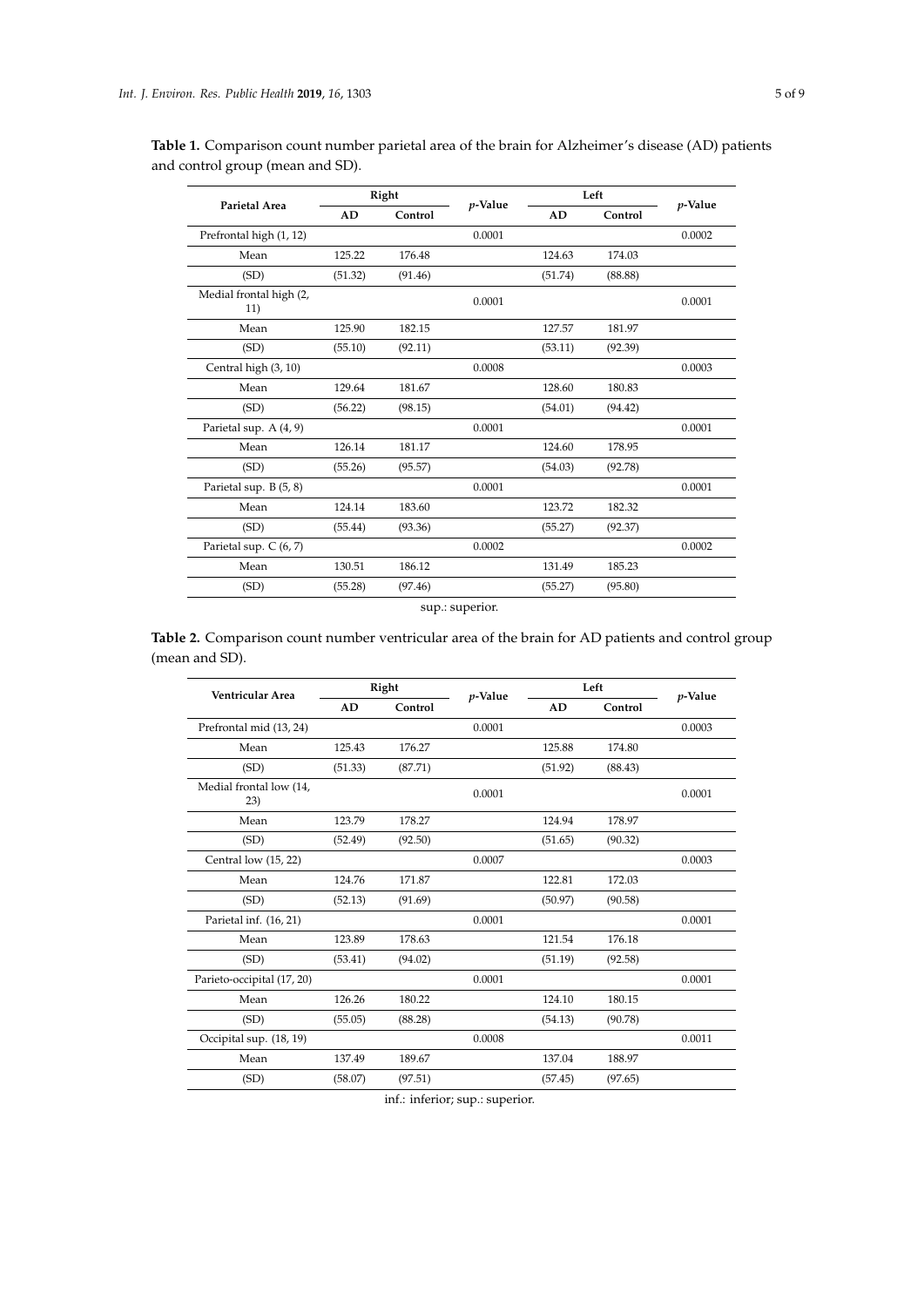discriminatory analysis.

| <b>Thalamus Area</b>    | Right   |         | <i>p</i> -Value | Left    |         | <i>p</i> -Value |
|-------------------------|---------|---------|-----------------|---------|---------|-----------------|
|                         | AD      | Control |                 | AD      | Control |                 |
| Prefrontal low (25, 36) |         |         | 0.0011          |         |         | 0.0011          |
| Mean                    | 61.43   | 84.52   |                 | 60.89   | 84.42   |                 |
| (SD)                    | (26.29) | (44.54) |                 | (25.85) | (44.45) |                 |
| Infero-frontal (26, 35) |         |         | 0.0002          |         |         | 0.0002          |
| Mean                    | 63.04   | 89.22   |                 | 62.86   | 89.13   |                 |
| (SD)                    | (26.51) | (46.34) |                 | (26.03) | (47.30) |                 |
| Basal ggl. (27, 34)     |         |         | 0.0009          |         |         | 0.0008          |
| Mean                    | 64.63   | 88.87   |                 | 64.69   | 89.20   |                 |
| (SD)                    | (27.62) | (47.71) |                 | (26.71) | (47.65) |                 |
| Thalamus (28, 33)       |         |         | 0.0011          |         |         | 0.0019          |
| Mean                    | 67.76   | 91.82   |                 | 67.68   | 91.67   |                 |
| (SD)                    | (28.76) | (47.21) |                 | (29.01) | (46.44) |                 |
| Temporal sup. (29, 32)  |         |         | 0.0061          |         |         | 0.0053          |
| Mean                    | 75.08   | 100.48  |                 | 74.56   | 100.72  |                 |
| (SD)                    | (35.66) | (54.36) |                 | (36.20) | (55.52) |                 |
| Occipital inf. (30, 31) |         |         | 0.0024          |         |         | 0.0020          |
| Mean                    | 65.68   | 88.00   |                 | 65.00   | 88.60   |                 |
| (SD)                    | (27.84) | (45.39) |                 | (27.90) | (45.71) |                 |
|                         |         |         |                 |         |         |                 |

<span id="page-5-0"></span>**Table 3.** Comparison count number thalamus area of the brain for AD patients and control group (mean and SD).

inf.: inferior; sup.: superior; ggl.: ganglia.

SPECT cerebral brain flow tests demonstrated that AD patients had significantly lower values of scintillation calculations in all the areas of the brain in comparison to the control group. The thalamus section was characterized by the lowest mean value of scintillation calculations for both study groups *Int. J. Environ. Res. Public Health* **2019**, *16*, x 7 of 9 in both cerebral hemispheres (Figure [1\)](#page-2-0).

<span id="page-5-1"></span>

**Figure 2. Alternations** characteristic (ROC) curves for the artificial network ( $R$ ) and  $\overline{R}$  and  $\overline{R}$  are  $\overline{R}$  and  $\overline{R}$  and  $\overline{R}$  and  $\overline{R}$  are  $\overline{R}$  and  $\overline{R}$  and  $\overline{R}$  are  $\overline{R}$  and  $\$ **Figure 2.** Receiver operating characteristic (ROC) curves for the artificial neural network (ANN) and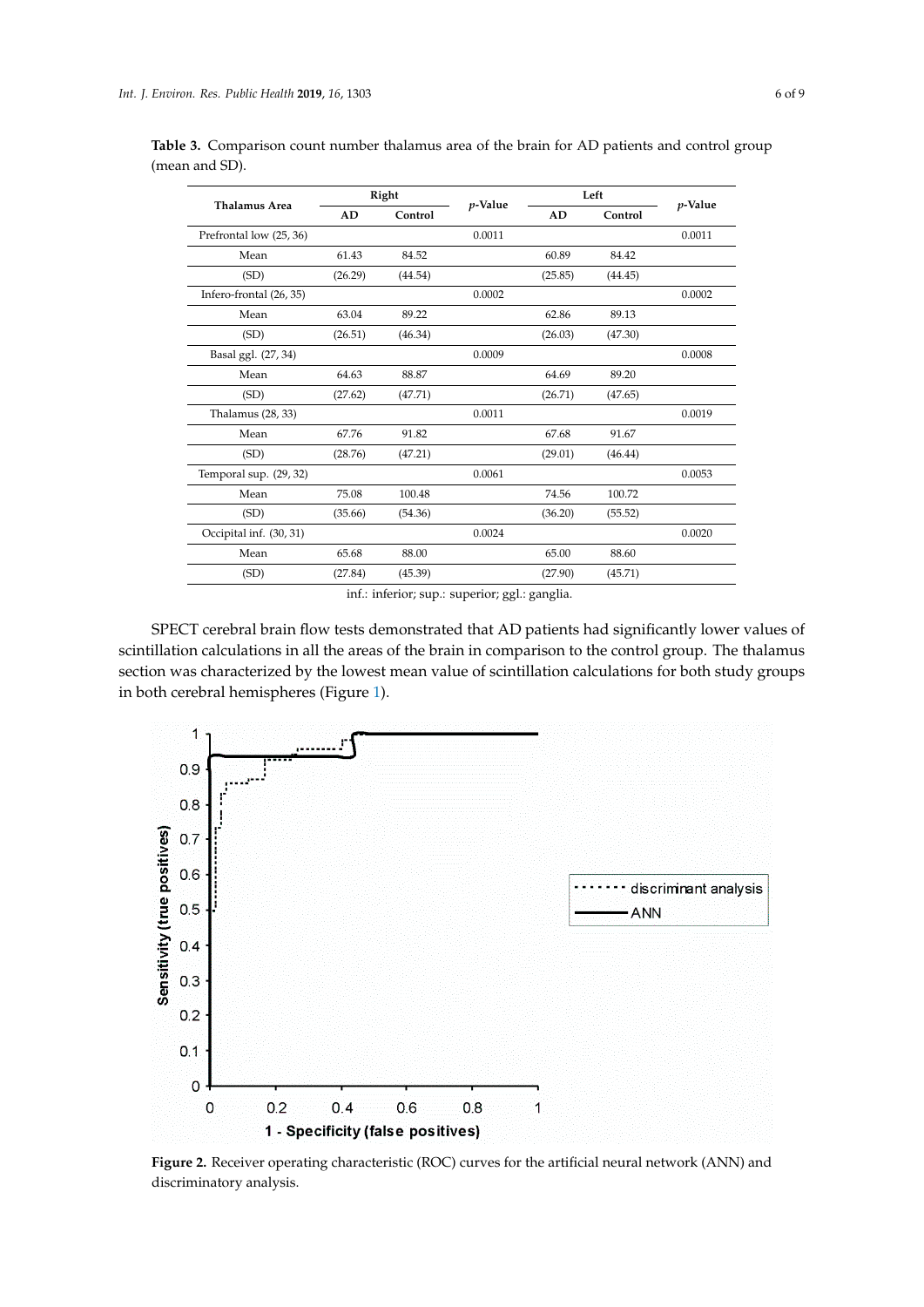The AD diagnostic sensitivity of artificial neural networks was 93.8% (standard deviation 4.3%) and the specificity was 100% (0.1%). The sensitivity obtained in the learning group was 98.1% (7.4%), and the specificity was 100% (0.1%). In the discriminatory analysis they were 86.1% (6.9%) and 95% (5.7%), respectively.

For a more precise analysis, ROC curves were crossed out and areas under the curves were calculated for ANN (0.97,  $p < 0.0001$ ) and discriminatory analysis (0.96,  $p < 0.0001$ ). ROC curves provided an estimation of AD diagnostic power of an artificial neural network and the traditional statistical method (discriminatory analysis) (Figure [2\)](#page-5-1).

#### **4. Discussion**

Several studies have reported that detecting occipital and parietotemporal hypoperfusion could be useful in differentiation of AD from dementia with Lewy bodies (DLB) [\[33\]](#page-8-7). However, hypoperfusion in the parietotemporal lobe has been observed in the brains of patients with both DLB and frontotemporal dementia and brain perfusion SPECT in some demented disorders can be similar to that in AD [\[34\]](#page-8-10). Dougall et al. suggested that perfusion SPECT is unable to draw a clear line between AD and other dementias [\[35\]](#page-8-11). Nevertheless, SPECT may still be helpful in the clinical differential diagnosis of AD if used in conjunction with other neuroimaging techniques [\[35\]](#page-8-11).

An artificial neural network is a tool that, unlike traditional statistical methods, uses the learning process in the cases described. In our study, ANN used as its input the information from a SPECT cerebral blood flow test from 132 patients. For each patient a set of 36 numbers was prepared, representing the scintillation calculation in particular areas of the brain. A comparison of AD diagnosis by means of ANN and discriminatory analysis has not shown any statistically significant differences (chi-square 0.7,  $p = 0.4$ ).

The created neural network was more effective at differentiating between patients with AD and healthy subjects in comparison with other tests where the value of the area under the ROC curve was 0.91 and 0.93 [\[27,](#page-8-12)[29\]](#page-8-9). Furthermore, Chan et al. constructed a neural network with 120 inputs, using information from perfusion cerebral flow imaging in 81 patients [\[24\]](#page-8-2).

The number of neural network inputs is highly diversified in the literature to date. The smallest number of ANN inputs is four, while each of them constituted the mean value of scintillation calculations [\[26\]](#page-8-13). The highest number of inputs was 120, used by Chan et al., each corresponding to a standardized cortical region [\[24\]](#page-8-2).

The effectiveness of AD diagnosing by means of discriminatory analysis was also greater in our study than in similar papers: 0.85 and 0.94 [\[26,](#page-8-13)[27\]](#page-8-12).

Moreover, our effects have been presented as sensitivity and specificity of AD diagnosis by means of ANN and discriminatory analysis. Sensitivity defines the probability of correct AD diagnosis and specificity defines the probability of correct exclusion of the disease.

#### *Limitation*

Highly similar values of the ROC area obtained for ANN and discriminatory analysis (0.97 and 0.96) as well as no statistically significant difference in the sensitivity (93.8% and 86.1%) did not support any significant difference between the proposed method and the discriminatory analysis. In addition to that, there are obviously a number of classification methods which have not been considered by authors.

#### **5. Conclusions**

Artificial neural networks and conventional statistics methods (discriminant analysis) are a useful tool in Alzheimer disease diagnosis. The results of our study indicate that artificial neural networks have the capacity to discriminate AD patients from healthy controls. Our study simulations provide evidence that artificial neural networks can be a useful tool for clinical practice.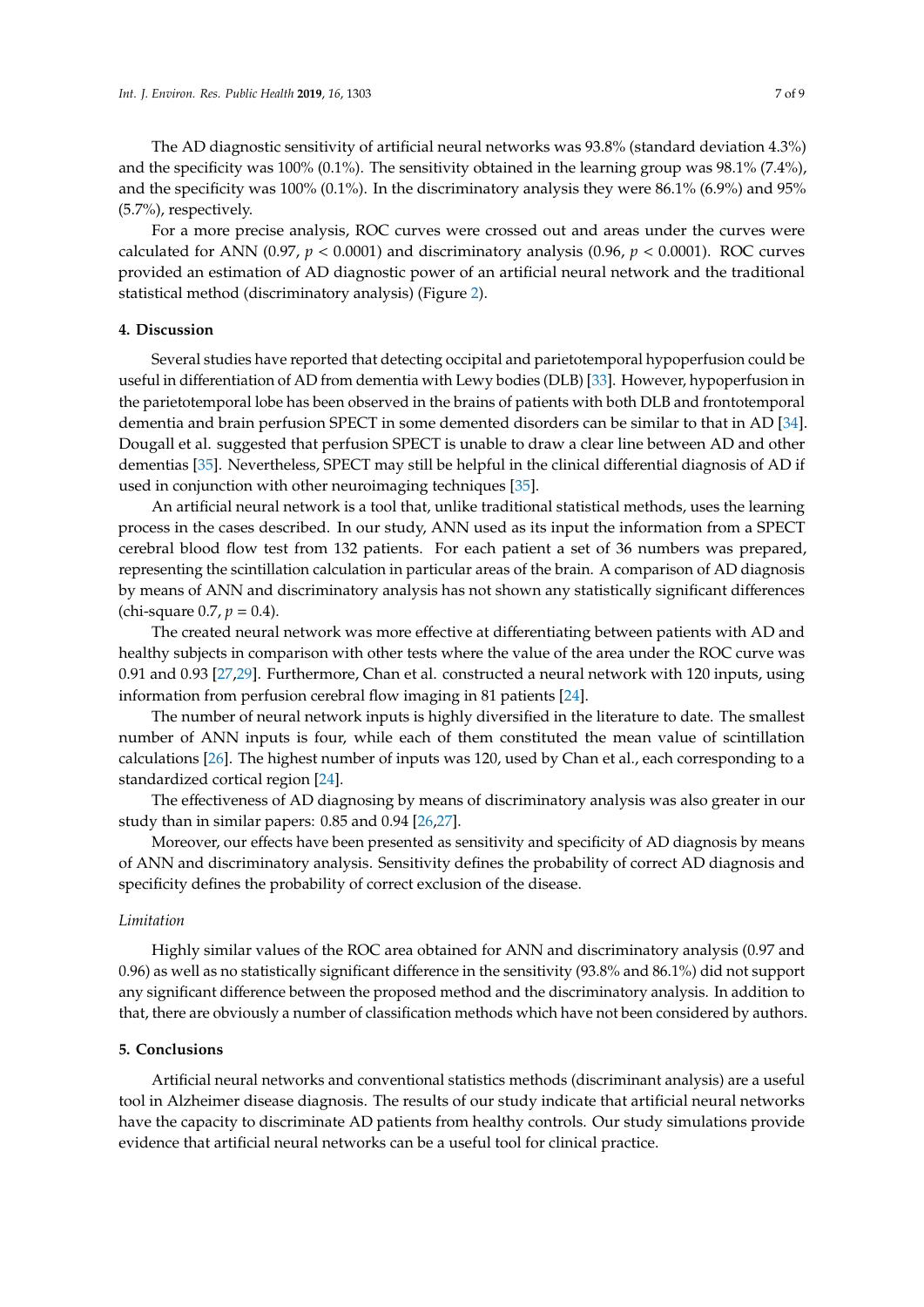Author Contributions: Conceptualization, D.S.; methodology, D.S.; software, D.S.; validation, D.S.; formal analysis, D.S.; investigation, D.S.; resources, D.S.; data curation, D.S.; writing—original draft preparation, D.S. and J.B.; writing—review and editing, D.Ś.; visualization, D.Ś.; supervision, D.Ś.; project administration, D.Ś.

**Funding:** This research received no external funding.

**Conflicts of Interest:** The authors declare no conflict of interest.

#### **References**

- <span id="page-7-0"></span>1. Pietrzik, C.; Behl, C. Concepts for the Treatment of Alzheimer's Disease: Molecular Mechanisms and Clinical Application. *Int. J. Exp. Pathol.* **2005**, *86*, 173–185. [\[CrossRef\]](http://dx.doi.org/10.1111/j.0959-9673.2005.00435.x)
- <span id="page-7-1"></span>2. Ding, Y.; Sohn, J.H.; Kawczynski, M.G.; Trivedi, H.; Harnish, R.; Jenkins, N.W.; Lituiev, D.; Copeland, T.P.; Aboian, M.S.; Aparici, C.M.; et al. A Deep Learning Model to Predict a Diagnosis of Alzheimer Disease by Using 18F-FDG PET of the Brain. *Radiology* **2019**, *290*, 456–464. [\[CrossRef\]](http://dx.doi.org/10.1148/radiol.2018180958) [\[PubMed\]](http://www.ncbi.nlm.nih.gov/pubmed/30398430)
- 3. Gorji, H.T.; Haddadnia, J. A novel method for early diagnosis of Alzheimer's disease based on pseudo Zernike moment from structural MRI. *Neuroscience* **2015**, *305*, 361–371. [\[CrossRef\]](http://dx.doi.org/10.1016/j.neuroscience.2015.08.013) [\[PubMed\]](http://www.ncbi.nlm.nih.gov/pubmed/26265552)
- <span id="page-7-2"></span>4. Zaharchuk, G.; Gong, E.; Wintermark, M.; Rubin, D.; Langlotz, C.P. Deep Learning in Neuroradiology. *AJNR Am. J. Neuroradiol.* **2018**, *39*, 1776–1784. [\[CrossRef\]](http://dx.doi.org/10.3174/ajnr.A5543)
- <span id="page-7-3"></span>5. Hardy, J.; Higgins, G. The Amyloid Cascade Hypothesis. *Science* **1992**, *256*, 184–185. [\[CrossRef\]](http://dx.doi.org/10.1126/science.1566067) [\[PubMed\]](http://www.ncbi.nlm.nih.gov/pubmed/1566067)
- <span id="page-7-4"></span>6. Bonte, F.; Harris, T.; Hynan, L. Tc-99m HMPAO SPECT in the Differential Diagnosis of the Dementias With Histopathologic Confirmation. *Clin. Nucl. Med.* **2006**, *31*, 376–378. [\[CrossRef\]](http://dx.doi.org/10.1097/01.rlu.0000222736.81365.63)
- 7. Hoffman, J.; Welsh-Bohmer, K.; Hanson, M. FDG PET imaging in patients with pathologically verified dementia. *J. Nucl. Med.* **2000**, *41*, 1920–1928.
- 8. Jobst, K.; Barnetson, L.; Shepstone, B. Accurate prediction of histologically confirmed Alzheimer's disease and the differential diagnosis of dementia: The use of NINCDS-ADRDA and DSM-III-R criteria, SPECT, X-ray CT, and Apo E4 in medial temporal lobe dementias. Oxford Project to Investigate Memory and Aging. *Int. Psychogeriatr.* **1998**, *10*, 271–302.
- <span id="page-7-5"></span>9. Silverman, D.; Small, G.; Kung de Aburto, M. Positron emission tomography in evaluation of dementia: Regional brain metabolism and long-term outcome. *JAMA* **2001**, *286*, 2120–2127. [\[CrossRef\]](http://dx.doi.org/10.1001/jama.286.17.2120)
- <span id="page-7-6"></span>10. Swietlik, D.; Bandurski, T.; Lass, P. Artificial neural networks in nuclear medicine. ´ *Nucl. Med. Rev.* **2004**, *7*, 58–67.
- 11. Świetlik, D.; Białowąs, J.; Kusiak, A.; Cichońska, D. Memory and forgetting processes with the firing neuron model. *Folia Morphol.* **2018**, *77*, 221–233. [\[CrossRef\]](http://dx.doi.org/10.5603/FM.a2018.0043)
- 12. Świetlik, D.; Białowąs, J.; Kusiak, A.; Cichońska, D. A computational simulation of long-term synaptic potentiation inducing protocol processes with model of CA3 hippocampal microcircuit. *Folia Morphol.* **2018**, *77*, 210–220. [\[CrossRef\]](http://dx.doi.org/10.5603/FM.a2018.0042) [\[PubMed\]](http://www.ncbi.nlm.nih.gov/pubmed/29802713)
- <span id="page-7-7"></span>13. Swietlik, D. Simulations of Learning, Memory, and Forgetting Processes with Model of CA1 Region of the ´ Hippocampus. *Complexity* **2018**, *2018*, 1297150. [\[CrossRef\]](http://dx.doi.org/10.1155/2018/1297150)
- <span id="page-7-8"></span>14. Ashare, A.; Chakraborty, D. Artificial neural networks: Better then the real thing? *J. Nucl. Med.* **1994**, *35*, 2048–2049.
- 15. Baxt, W. Application of artificial neural networks to clinical medicine. *Lancet* **1995**, *346*, 1135–1138. [\[CrossRef\]](http://dx.doi.org/10.1016/S0140-6736(95)91804-3)
- 16. Ohlsson, M. WeAidU-A decision support system for myocardial perfusion images using artificial neural networks. *Artif. Intell. Med.* **2004**, *30*, 49–60. [\[CrossRef\]](http://dx.doi.org/10.1016/S0933-3657(03)00050-2)
- 17. Papik, K.; Molnar, B.; Schaefer, R.; Dombovari, Z.; Tulassay, Z.; Feher, J. Application of neural networks in medicine-a review. *Med. Sci. Monit.* **1998**, *4*, 538–546.
- 18. Scott, R. Artificial intelligence: Its use in medical diagnosis. *J. Nucl. Med.* **1993**, *34*, 510–514. [\[PubMed\]](http://www.ncbi.nlm.nih.gov/pubmed/8441047)
- <span id="page-7-9"></span>19. Allison, J.; Heo, J.; Iskandrian, A. Artificial neural network modeling of stress single-photon emission computed tomographic imaging for detecting extensive coronary artery disease. *Am. J. Cardiol.* **2005**, *95*, 178–181. [\[CrossRef\]](http://dx.doi.org/10.1016/j.amjcard.2004.09.003) [\[PubMed\]](http://www.ncbi.nlm.nih.gov/pubmed/15642548)
- <span id="page-7-10"></span>20. Bagher-Ebadian, H.; Soltanian-Zadeh, H.; Setayeshi, S.; Smith, S. Neural network and fuzzy clustering approach for automatic diagnosis of coronary artery disease in nuclear medicine. *IEEE Trans. Nucl. Sci.* **2004**, *51*, 184–192. [\[CrossRef\]](http://dx.doi.org/10.1109/TNS.2003.823047)
- 21. Świetlik, D.; Bandurski, T.; Lass, P.; Masiuk, M. The influence of different SPECT reconstruction algorithms on cardiac ischemia detection with the use of artificial neural networks. *Probl. Med. Nukl.* **2005**, *19*, 105–118.